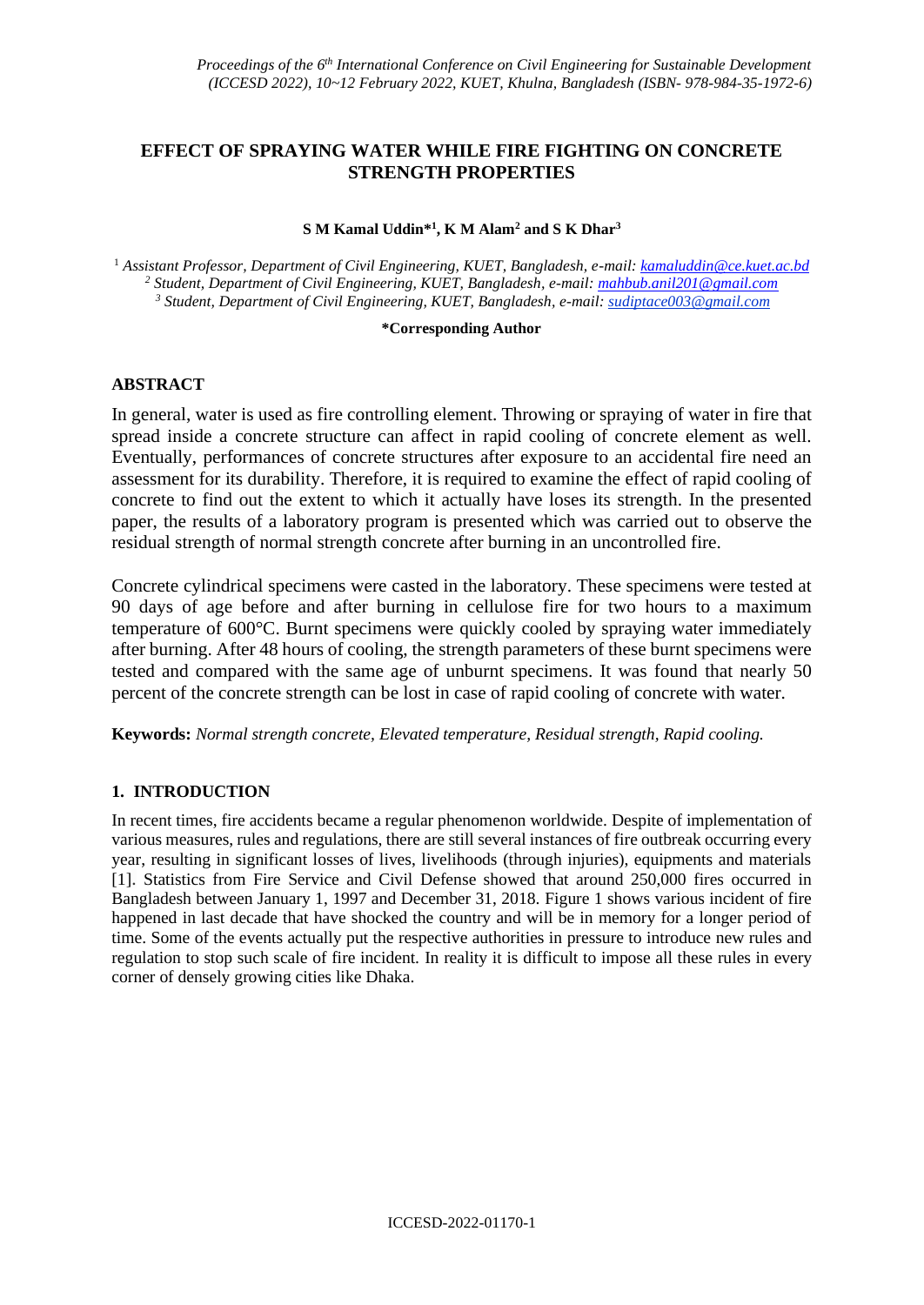*6 th International Conference on Civil Engineering for Sustainable Development (ICCESD 2022), Bangladesh*





a) Fire at Nimtoli, Dhaka (June 2010) b) Tazreen Fashion Garments Fire fighting (0n November 24, 2012)



c) Fire on 15 storied Zaman Tower, Paltan, Dhaka (on Dec 29, 2018)



d) Locals fight flames during the fire at Churihatta Lane in Old Dhaka's Chawkbazar area (on February 20, 2019)



e) Fire on 22 storied F R Tower, Banani, Dhaka (on March 28, 2019)



f) Fire fighters are controlling a fire

Figure 1: Remarkable disastrous fire events in Bangladesh in last decade *(source-online news portal)*

The major cities of Bangladesh are growing faster after the year 2000 than all other time in history. Massive structures and mega projects like elevated express way and metro rail are in construction phase now. The construction industry largely depends on concrete elements all over the world and Bangladesh is not an exception. Buildings are mostly constructed with concrete except in slum areas. Thus whenever a fire spreads in the city area, concrete structures are supposed to get exposed to that fire. Fire can even spread in the adjacent structures depending upon the weather condition, construction material, socioeconomic pattern of life, response time to fire and geographical location etc.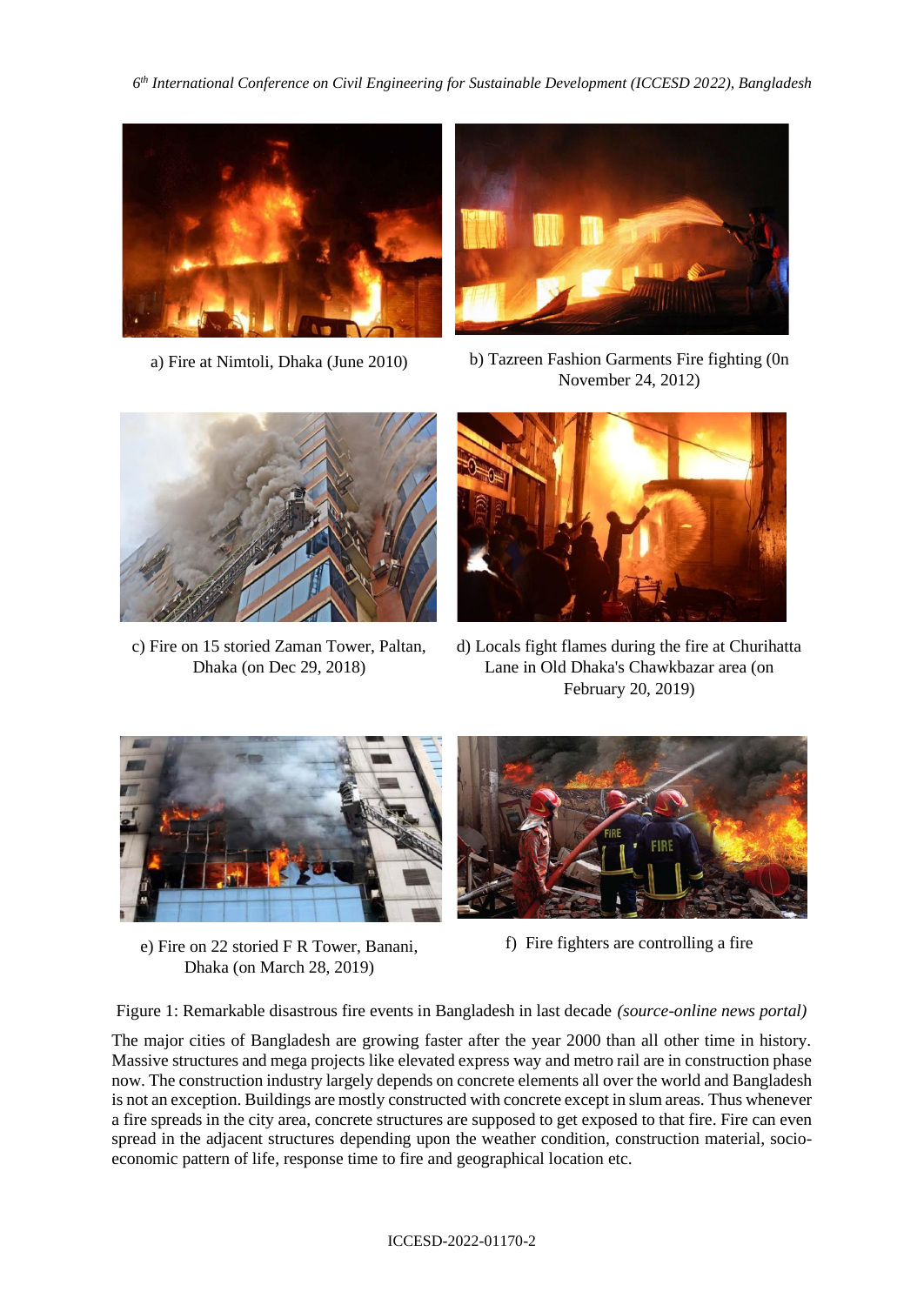In real situation, concrete structure can be exposed to high temperature in various ways. Among them accidental fire is the most common reason to be exposed to high temperature of a concrete structure. The other ways of exposure to elevated temperature happen when concrete structure is used for furnace wall, industrial chimneys, floors blow boilers and nuclear pressure vessels etc. In Bangladesh, industrial buildings like garments, chemical warehouses are more prone to fire events. Even today, despite of having wide ranges of construction materials, in case of fire exposure reinforced concrete usually pose better performance than steel (Varona et al, 2015). Though concrete are believed to have better fire resistance than other building material, it cannot help stopping spread of fire and can lose strength significantly if exposed for a prolong time.

In residential building, fire is generally spread out by the burning of home use items like wooden furniture, clothes etc which in fact creates cellulose fire condition. Although there are different ways to extinguish the fire, in case of any fire outbreak, people think of water to put the fire off (figure 1 d) from the closest reach source. Still sometimes the fire event in any single structure can sustain for more than a day. Even the fire fighting agencies use water to stop and control fire as shown in figure 1 f. Concrete structures can have severe damage both due to exposure of high temperature and even sudden cooling of its surfaces with water as a result of thermal shock, which causes different stresses in the concrete members. In figure 2, it is shown the structures after Nimtoli, Dhaka fire events in 2010.

Fire resistance of concrete is affected by various factors like the type of aggregates and cement used in its composition, the temperature and duration of the fire, sizes of structural members, and moisture content of concrete (Phanl, 2001).The behavior of concrete exposed to high temperatures is complex. At that time, considerable change in the chemical composition and physical structure of the concrete occurs. If the concrete is dry or the heat is applied slowly, relatively little permanent damage is done with concrete. If the concrete is wet when the heat is suddenly applied, the production of steam within the concrete can cause spalling. The dehydration such as the release of chemically bound water from the calcium silicate hydrate (CSH) becomes significant above about 110°C. The dehydration of the CSH gel and the thermal expansion of the aggregates increase internal stresses and from 300°C micro cracks are induced through the material. Dissociation of Calcium Hydroxide [Ca(OH)2], one of the most important compounds in cement paste, at around 530°C resulting in the shrinkage of concrete. The fire is generally extinguished by water and CaO turns into  $[Ca(OH)_2]$  causing cracking and crumbling of concrete. Therefore, the effects of high temperatures are generally visible in the form of surface cracking and spalling. Some changes in color may also occur. The alterations produced by high temperatures are more evident when the temperature exceeds 500°C, the changes that caused at this temperature are considered irreversible. CSH gel, the strength giving compound of cement paste, decomposes further above 600°C. At 800°C, concrete is usually crumbled and above 1150°C feldspar melts and the other minerals of the cement paste turn into a glass phase. As a result, severe microstructural changes are induced and concrete loses its strength and durability(Arioz, 2007).



Figure 2: Concrete structures after Nimtoli fire incident ( in 2010, *source-online news portal*)

In this paper, the strength behavior of concrete was examined when the specimens were exposed to uncontrolled cellulose fire and then cooled with spraying water on them. The results of the study may be useful for the people who work for the rehabilitation of fire exposed concrete structure and also for the fire fighters in dealing with water spraying to put off fires.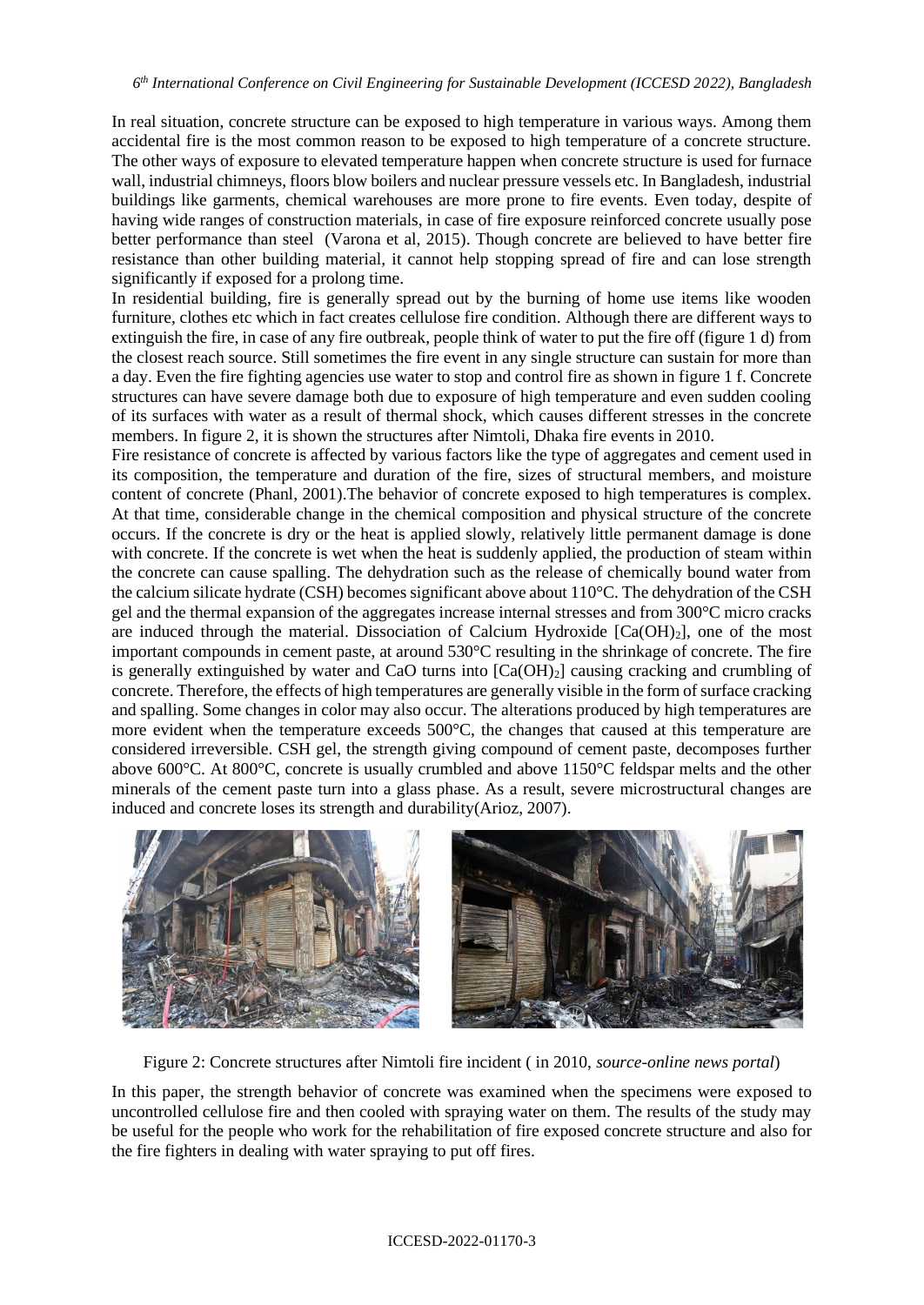*6 th International Conference on Civil Engineering for Sustainable Development (ICCESD 2022), Bangladesh*

# **2. METHODOLOGY**

## **2.1 Preparation of Specimens**

Concrete cylinder specimens of 100X200mm size were prepared were prepared with OPC cement, black stones of 20mm down size, sand (FM 2.80). ASTM standard procedure was followed to find out the material properties such as specific gravity, weight density. Afterwards, ACI Mix design procedure was used to produce concrete cylinders of 25MPa with a slump value of 80-100 mm. Specimens were then kept in water curing tank for 28 days.

## **2.2 Testing**

After 28 days of water curing, three specimens were tested for strength properties, rest were kept in room environment. Then at 90 days after casting followed by 28 days moisture curing, three specimens were tested at room temperature ( $25 \pm 5^{\circ}$ C) for compressive strength and splitting tensile strength respectively; and these results were considered as reference result. After that the remaining samples were burnt in cellulose fire for two hours to a maximum elevated temperature of 600°C. Then the burnt specimens were rapidly cooled in water. After 48 hours of cooling, the specimens were tested for compressive and tensile strength properties; and the results were then compared with the reference samples.



Figure 3: Burning arrangement of concrete specimens.



Figure 4: Burning of concrete specimens in cellulose fire.



Figure 5: Rapid cooling of burnt specimens